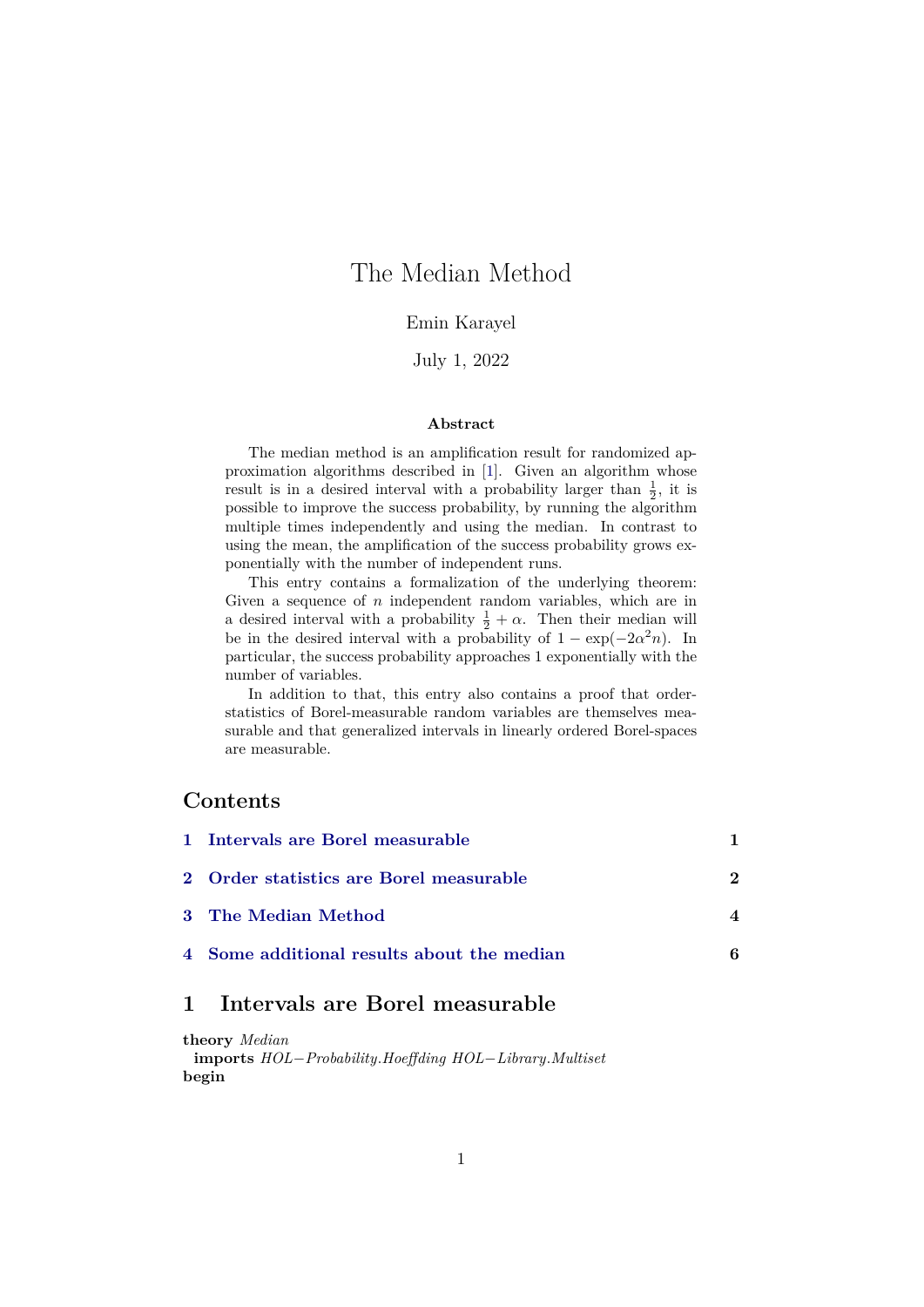This section contains a proof that intervals are Borel measurable, where an interval is defined as a convex subset of linearly ordered space, more precisely, a set is an interval, if for each triple of points  $x < y < z$ : If x and z are in the set so is y. This includes ordinary intervals like  $\{a..b\}, \{a < .\lt b\}$ but also for example  $\{x::rat. \ x * x \leq (2::rat)\}\$  which cannot be expressed in the standard notation.

In the *HOL*−*Analysis*.*Borel-Space* there are proofs for the measurability of each specific type of interval, but those unfortunately do not help if we want to express the result about the median bound for arbitrary types of intervals.

```
definition interval :: ('a :: linorder) set \Rightarrow bool where
   interval I = (\forall x \ y \ z. \ x \in I \longrightarrow z \in I \longrightarrow x \leq y \longrightarrow y \leq z \longrightarrow y \in I)
```

```
definition up\text{-}ray :: ('a :: linorder) set \Rightarrow bool where
   up\text{-}ray\ I = (\forall x \ y. \ x \in I \longrightarrow x \leq y \longrightarrow y \in I)
```

```
lemma up-ray-borel:
  assumes up\text{-}ray (I :: (('a :: linorder-topology) set))
  shows I ∈ borel
\langle proof \rangle
```

```
definition down\text{-}ray :: ('a :: linorder) set \Rightarrow bool where
  down-ray I = (\forall x \ y, \ y \in I \longrightarrow x \leq y \longrightarrow x \in I)
```

```
lemma down-ray-borel:
  assumes down-ray (I:: ((a::<i>linear-topology</i>) set))shows I ∈ borel
\langle proof \rangle
```
Main result of this section:

```
lemma interval-borel:
 assumes interval (I:: ((a:: linorder-topology) set))shows I ∈ borel
\langle proof \rangle
```
### <span id="page-1-0"></span>**2 Order statistics are Borel measurable**

This section contains a proof that order statistics of Borel measurable random variables are themselves Borel measurable.

The proof relies on the existence of branch-free comparison-sort algorithms. Given a sequence length these algorithms perform compare-swap operations on predefined pairs of positions. In particular the result of a comparison does not affect future operations. An example for a branch-free comparison sort algorithm is shell-sort and also bubble-sort without the early exit.

The advantage of using such a comparison-sort algorithm is that it can be lifted to work on random variables, where the result of a comparison-swap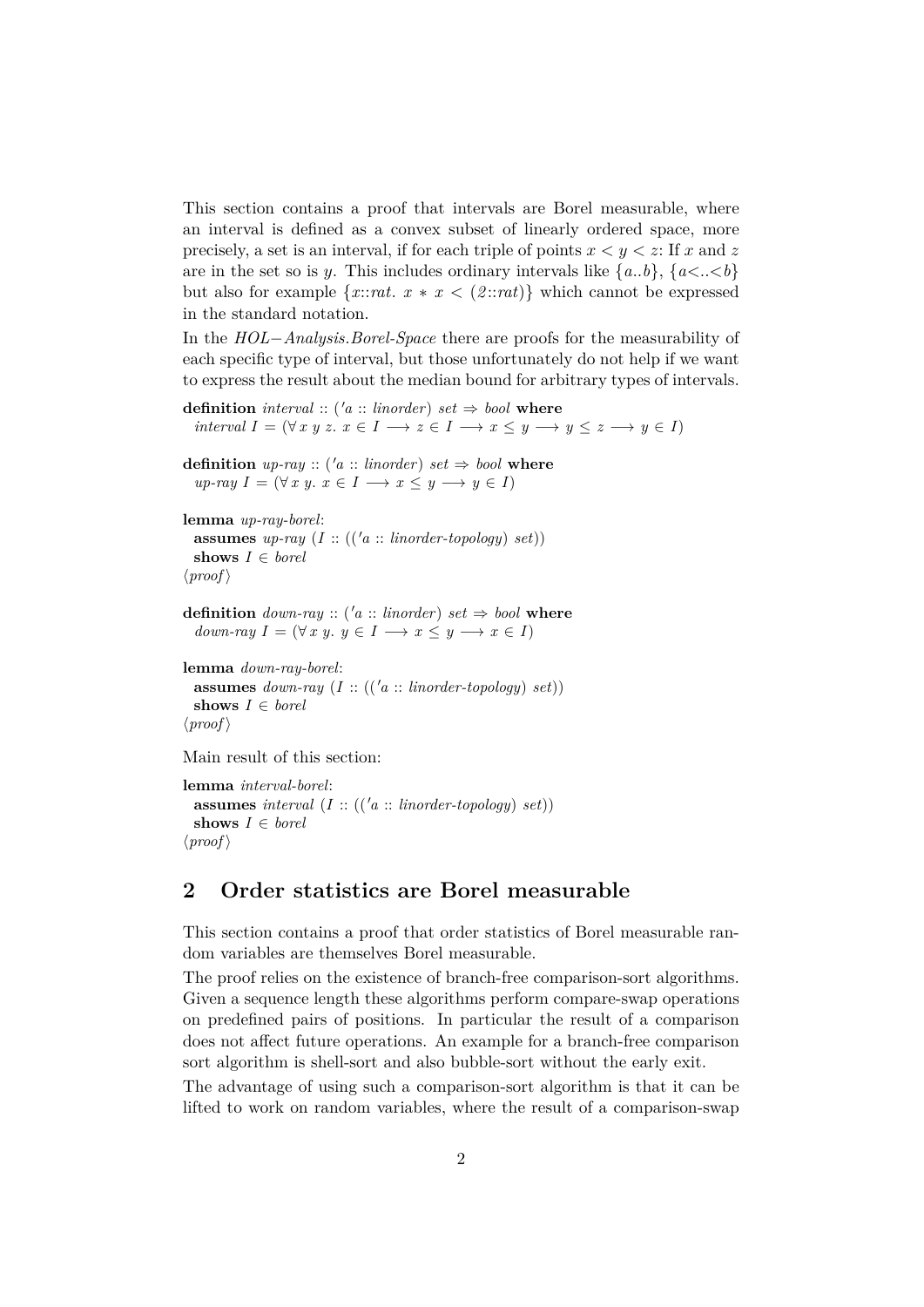operation on two random variables *X* and *Y* can be represented as the expressions  $\lambda \omega$ . *min*  $(X \omega)$   $(Y \omega)$  and  $\lambda \omega$ . *max*  $(X \omega)$   $(Y \omega)$ .

Because taking the point-wise minimum (resp. maximum) of two random variables is still Borel measurable, and because the entire sorting operation can be represented using such compare-swap operations, we can show that all order statistics are Borel measuable.

#### **fun** *sort-primitive* **where**

*sort-primitive i j f k* = (*if k* = *i* then min (*f i*) (*f j*) *else* (*if k* = *j* then max (*f i*) (*f j*) *else f k*))

```
fun sort-map where
  sort-map f n = \text{fold } id [sort-primitive j i, i < - [0, \lt n], j < - [0, \lt i]] flemma sort-map-ind:
  sort-map f (Suc\ n) = fold\ id\ [sort-primitive\ j\ n\ j < -\ [0..<i>n</i>]]\ (sort-map\ f\ n)\langle proof \ranglelemma sort-map-strict-mono:
  \textbf{fixes } f :: nat \Rightarrow 'b :: \textit{linorder}shows j < n \implies i < j \implies sort-map \ f \ n \ i < sort-map \ f \ n \ j\langle proof \ranglelemma sort-map-mono:
  \textbf{fixes } f :: nat \Rightarrow 'b :: \textit{linorder}shows j < n \implies i \leq j \implies sort-map \ f \ n \ i \leq sort-map \ f \ n \ j\langle proof \ranglelemma sort-map-perm:
  \textbf{fixes } f :: nat \Rightarrow 'b :: \textit{linorder}shows image-mset (sort-map f n) (mset [0..\le n]) = image-mset f (mset [0..\le n])
\langle proof \ranglelemma list-eq-iff :
```

```
assumes mset xs = mset ys
assumes sorted xs
assumes sorted ys
shows xs = ys\langle proof \rangle
```
**lemma** *sort-map-eq-sort*:  $\textbf{fixes } f :: nat \Rightarrow ('b :: \textit{linorder})$ **shows** map (sort-map f n)  $[0..\le n] = sort \text{ (map } f \text{ [}0..\le n] \text{) (is } ?A = ?B$ )  $\langle proof \rangle$ 

**lemma** *order-statistics-measurable-aux*:

 $fixes X :: nat \Rightarrow 'a \Rightarrow ('b :: {linorder-topology, second-countable-topology})$ **assumes**  $n \geq 1$ **assumes**  $j < n$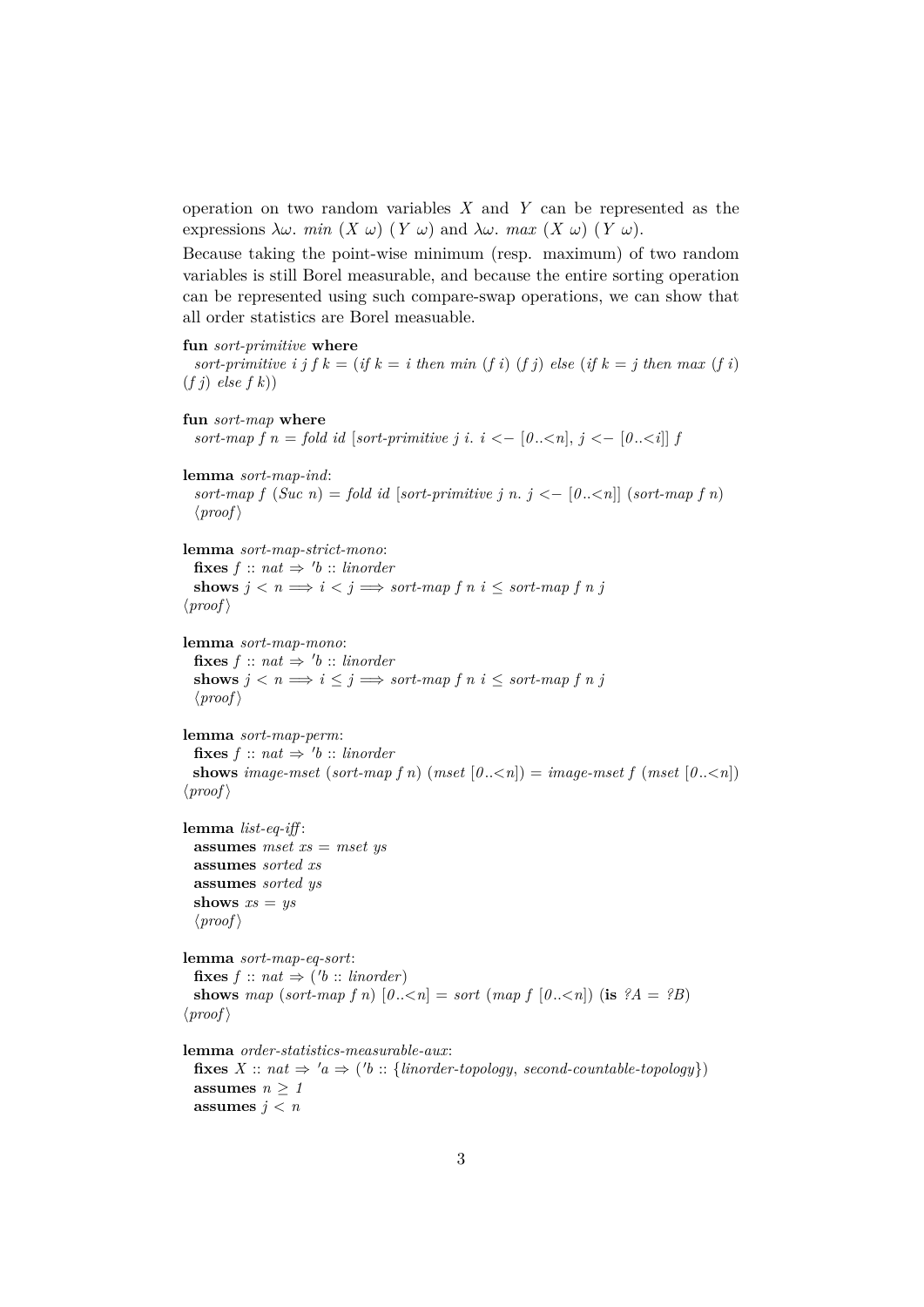**assumes**  $\bigwedge i : i < n \Longrightarrow X \, i \in measurable \, M \, borei$ **shows**  $(\lambda x. (sort-map  $(\lambda i. X i x) n)$  j)  $\in$  measurable M borel$  $\langle proof \rangle$ 

Main results of this section:

**lemma** *order-statistics-measurable*:  $\textbf{fixes } X :: nat \Rightarrow 'a \Rightarrow ('b :: \{ \textit{linorder-topology}, \textit{second-countable-topology} \})$ **assumes**  $n \geq 1$ **assumes**  $j < n$ **assumes**  $\bigwedge i : i < n \Longrightarrow X \, i \in measurable \, M \, borei$ **shows**  $(\lambda x. \text{ (sort } (map \ (\lambda i. \ X \ i \ x) \ [0..< n])) ! j) \in measurable \ M \ borel$  $\langle proof \rangle$ 

**definition** *median* **where** *median n f* = *sort* (*map f* [0....,*n*]) ! (*n div 2*)

**lemma** *median-measurable*:  $fixes X :: nat \Rightarrow 'a \Rightarrow ('b :: {linorder-topology, second-countable-topology})$ **assumes**  $n \geq 1$ **assumes**  $\bigwedge i : i < n \Longrightarrow X \, i \in measurable \, M \, borei$ **shows**  $(\lambda x$ . *median*  $n (\lambda i \cdot X i x)) \in$  *measurable M borel*  $\langle proof \rangle$ 

# <span id="page-3-0"></span>**3 The Median Method**

This section contains the proof for the probability that the median of independent random variables will be in an interval with high probability if the individual variables are in the same interval with probability larger than  $\frac{1}{2}$ .

The proof starts with the elementary observation that the median of a sequence with n elements is in an interval I if at least half of them are in I. This works because after sorting the sequence the elements that will be in the interval must necessarily form a consecutive subsequence, if its length is larger than  $\frac{n}{2}$  the median must be in it.

The remainder follows the proof in [\[1,](#page-6-0) §2.1] using the Hoeffding inequality to estimate the probability that at least half of the sequence elements will be in the interval I.

```
lemma interval-rule:
 assumes interval I
 assumes a \leq x \leq bassumes a \in Iassumes b \in Ishows x \in I\langle proof \ranglelemma sorted-int:
```
**assumes** *interval I*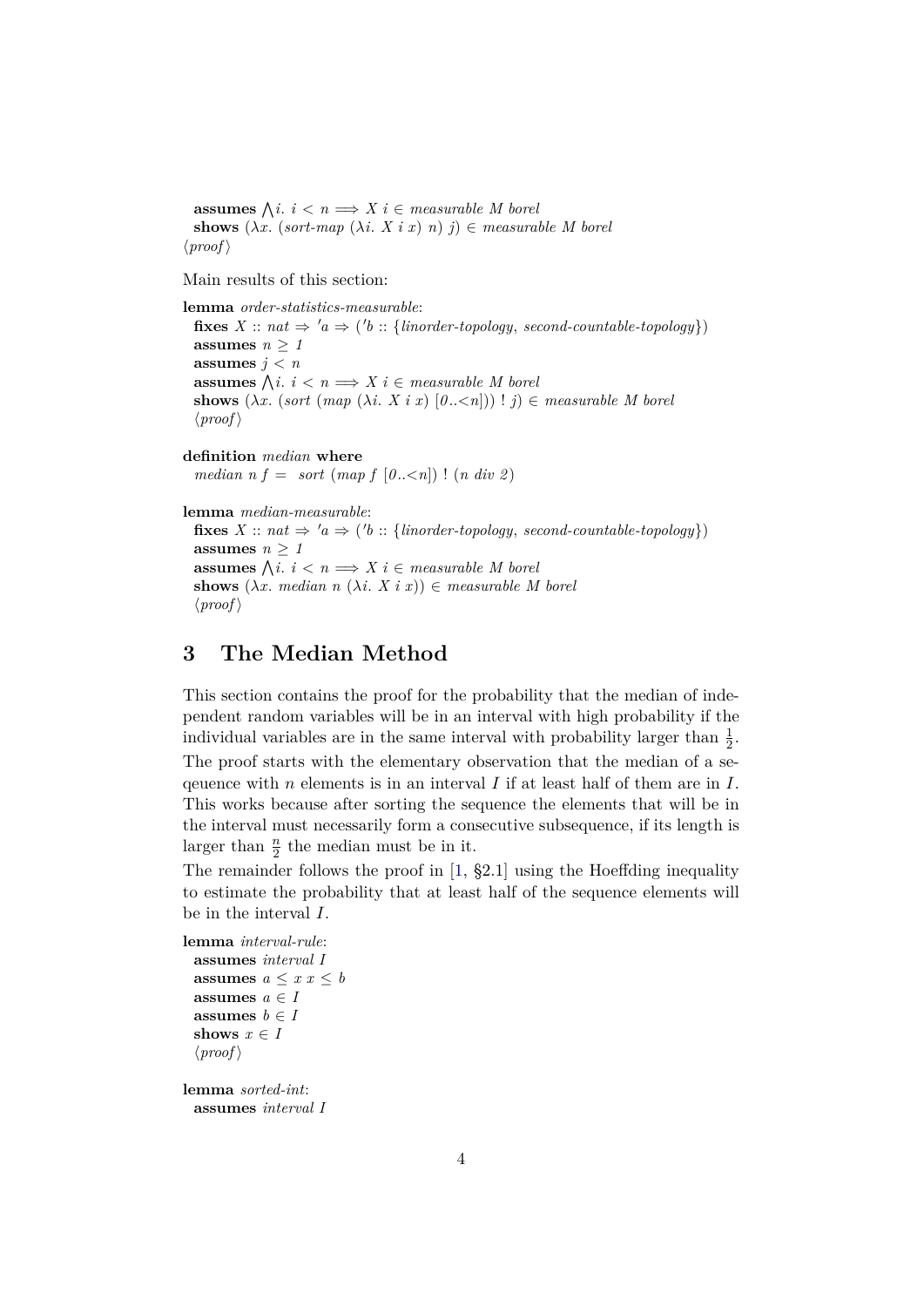```
assumes sorted xs
 assumes k < length xs i \leq j j \leq kassumes xs ! i \in I xs ! k \in Ishows xs ! j \in I\langle proof \ranglelemma mid-in-interval:
 assumes 2 * length (filter (\lambda x. x \in I) xs) > length xsassumes interval I
 assumes sorted xs
 shows xs ! (length xs div 2) \in I
\langle proof \rangle
```

```
lemma median-est:
 assumes interval I
 assumes 2 * card \{k, k < n \wedge f k \in I\} > nshows median n f \in I\langle proof \rangle
```
#### Main results of this section:

**theorem** (**in** *prob-space*) *median-bound*: **fixes** *n* :: *nat*  $fixes I :: ('b :: \{linorder-topology, second-countable-topology\})$  *set* **assumes** *interval I* **assumes**  $\alpha > 0$ **assumes**  $\varepsilon \in \{0 < . . < 1\}$ **assumes** *indep-vars* ( $\lambda$ -. *borel*) *X* { $0..\leq n$ } **assumes**  $n \ge -ln \ \varepsilon / (2 * \alpha^2)$ **assumes**  $\bigwedge$ *i*.  $i < n \implies \mathcal{P}(\omega \text{ in } M. X \text{ i } \omega \in I) \geq 1/2 + \alpha$ **shows**  $\mathcal{P}(\omega$  *in M*. *median n*  $(\lambda i, X i \omega) \in I$ ) > 1-ε  $\langle proof \rangle$ 

This is a specialization of the above to closed real intervals.

**corollary** (**in** *prob-space*) *median-bound-1* : **assumes**  $\alpha > 0$ **assumes**  $\varepsilon \in \{0 \lt ... \lt 1\}$ **assumes** *indep-vars* ( $\lambda$ -. *borel*)  $X \{0..< n\}$ **assumes**  $n \ge -ln \varepsilon / (2 * \alpha^2)$ **assumes**  $\forall i \in \{0..< n\}$ .  $\mathcal{P}(\omega \text{ in } M. X \text{ is } \omega \in (\{a..b\} :: \text{ real set}) \geq 1/2 + \alpha$ **shows**  $\mathcal{P}(\omega \text{ in } M. \text{ median } n \ (\lambda i. \ X \text{ i } \omega) \in \{a..b\}) \geq 1-\varepsilon$  $\langle proof \rangle$ 

This is a specialization of the above, where  $\alpha = \frac{1}{6}$  $\frac{1}{6}$  and the interval is described using a mid point  $\mu$  and radius  $\delta$ . The choice of  $\alpha = \frac{1}{6}$  $\frac{1}{6}$  implies a success probability per random variable of  $\frac{2}{3}$ . It is a commonly chosen success probability for Monte-Carlo algorithms (cf. [\[2,](#page-6-1) §4] or [\[3,](#page-6-2) §1]).

**corollary** (**in** *prob-space*) *median-bound-2* : fixes  $\mu \delta$  :: *real*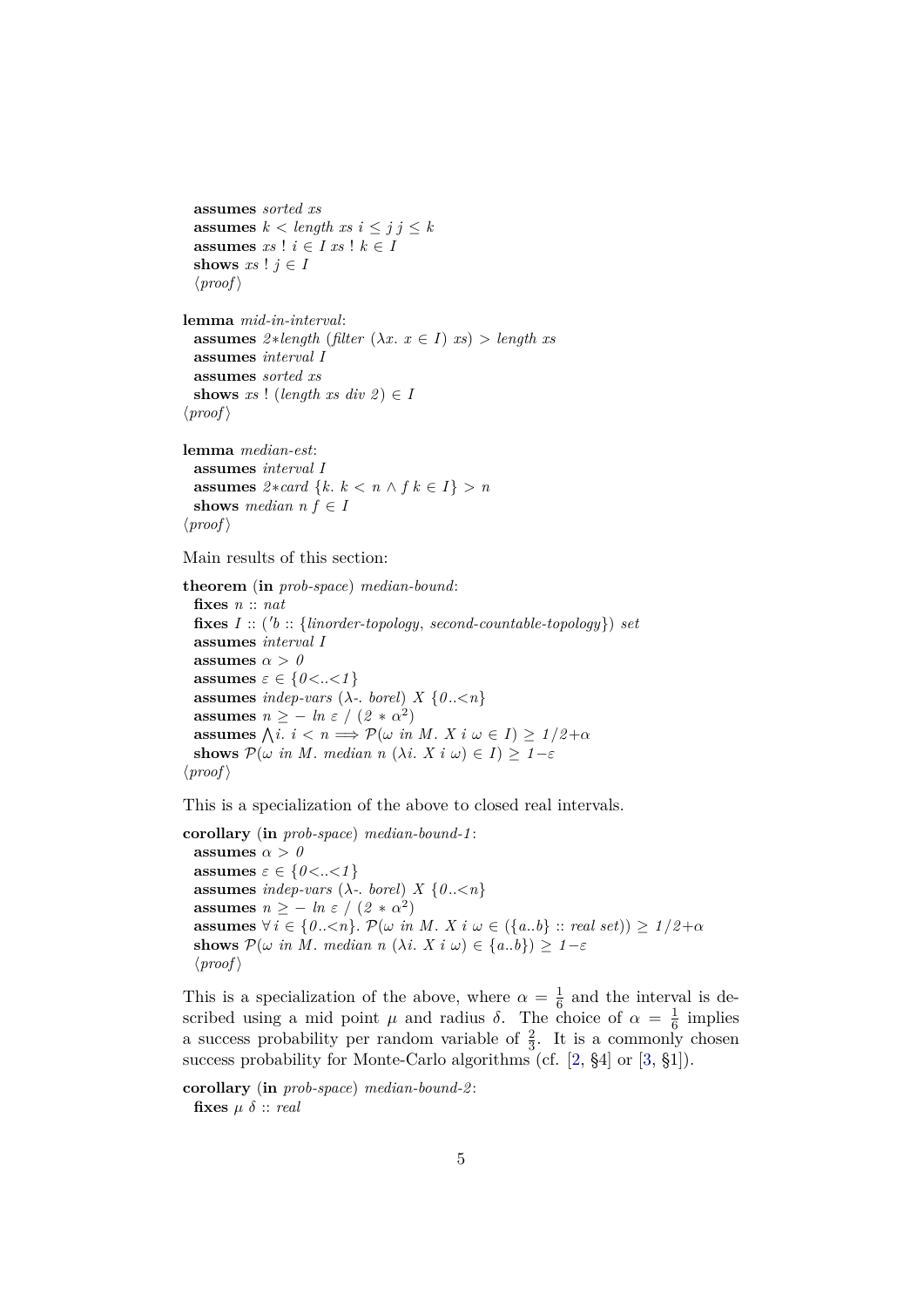**assumes**  $\varepsilon \in \{0 < . . < 1\}$ **assumes** *indep-vars* ( $\lambda$ -. *borel*)  $X \{0..< n\}$ **assumes**  $n \ge -18 * ln \varepsilon$ **assumes**  $\bigwedge i : i < n \Longrightarrow \mathcal{P}(\omega \text{ in } M \text{ and } \omega - \mu) > \delta \leq 1/5$ **shows**  $\mathcal{P}(\omega \text{ in } M. \text{ abs } (\text{median } n \ (\lambda i. \ X \text{ i } \omega) - \mu) \leq \delta) \geq 1 - \varepsilon$  $\langle proof \rangle$ 

## <span id="page-5-0"></span>**4 Some additional results about the median**

```
lemma sorted-mono-map:
 assumes sorted xs
 assumes mono f
 shows sorted (map f xs)
 \langle proof \rangle
```
This could be added to *HOL*.*List*:

```
lemma map-sort:
 assumes mono f
 shows sort (map\ f\ xs) = map\ f\ (sort\ xs)\langle proof \rangle
```
**lemma** *median-cong*: **assumes**  $\bigwedge i : i < n \Longrightarrow f \, i = g \, i$ **shows** *median*  $n f = median n g$  $\langle proof \rangle$ 

```
lemma median-restrict:
  median n (\lambda i \in \{0..\leq n\} \cdot f \}) = median \space n \space f\langle proof \rangle
```

```
lemma median-commute-mono:
 assumes n > 0assumes mono g
 shows g (median n f) = median n (g \circ f)\langle proof \rangle
```

```
lemma median-rat:
 assumes n > 0shows real-of-rat (median n f) = median n (\lambda i. real-of-rat (f i))
 \langle proof \rangle
```

```
lemma median-const:
  assumes k > 0shows median k (\lambda i \in \{0..\le k\}. a) = a
\langle proof \rangle
```

```
end
```